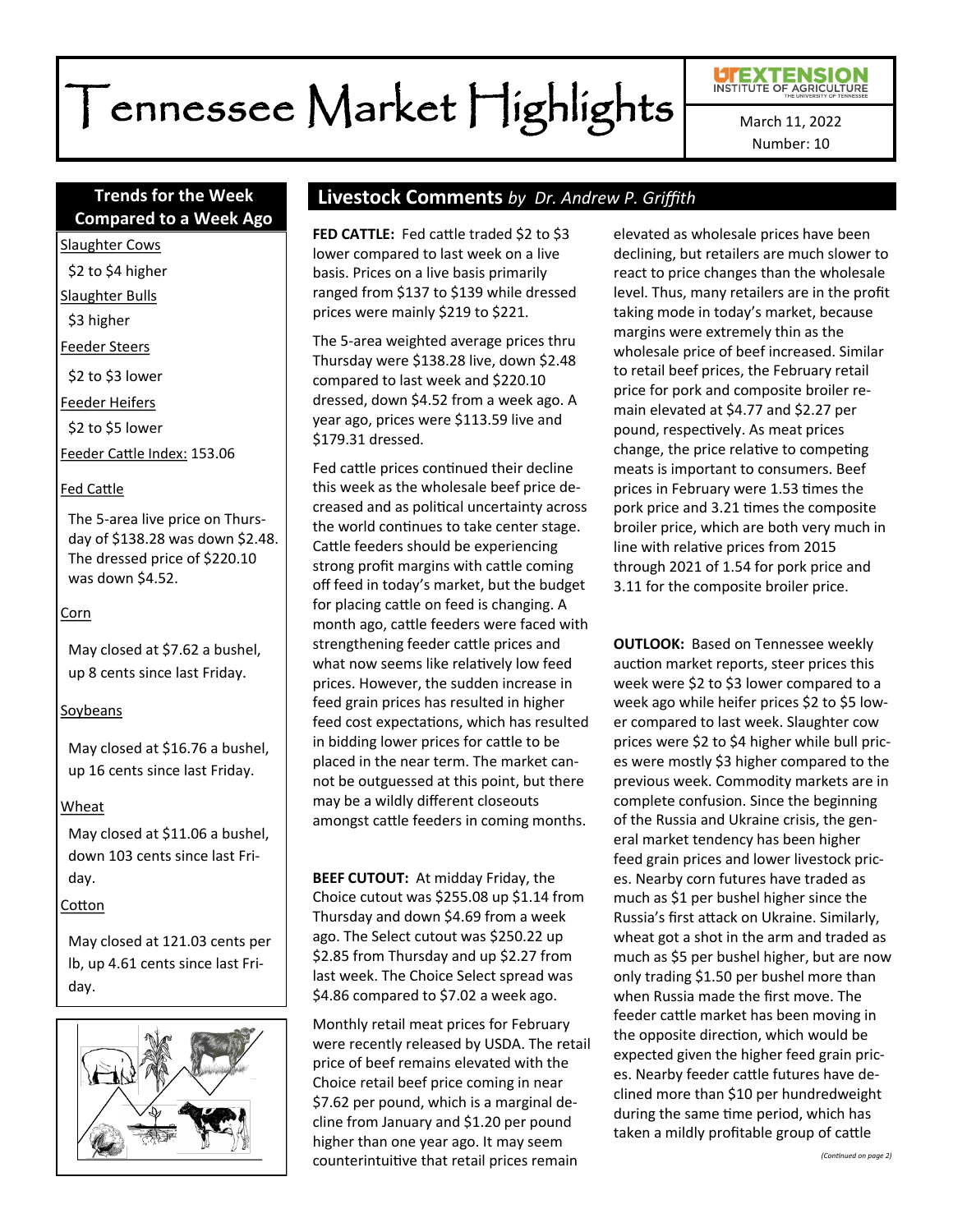# **Livestock Comments** by Dr. Andrew Griffith and mortality rates in high risk cattle. However, there are un-

*(Continued from page 1)*

and made it difficult to breakeven in some instances. The issue is not just the magnitude of cattle prices but the further increase of input prices. The same time feeder cattle and calf prices have been declining, feed price, fuel price, and fertilizer price have continued to increase. Again, what was looking to be a mildly profitably year for cow-calf producers is quickly turning into a year of losses if the current trend continues. The current situation points towards the need of price risk management in every operation. The price risk management strategy includes managing cattle prices, but it may also include managing input purchase prices in some manner. There is no way of knowing when markets will "normalize" or if the market will move back to pre-Russia/Ukraine levels. What is known is that much of the country remains in drought, which will be another curve in the road. Hopefully, the GPS is calculating alternate routes.

**ASK ANDREW, TN THINK TANK:** In a recent discussion with a veterinarian, the topic of metaphylaxis was broached. Metaphylaxis is the treatment of a group of cattle with no evidence of disease that may be in close contact with animals with disease. This is a practice that typically reduces morbidity rates

intended consequences with such practices. The discussion then moved to learning how to segregate cattle and managing groupings to reduce some of these same risks. It was a great conversation that resulted in my reading some research articles and learning several things. The point is that cattle business owners can never stop learning. This business is constantly changing as it relates to every aspect of the business, and it is important to stay on the front end of the information train. Information and learning have to be paired with other information to make wise and informed decisions, because one piece of information can lead to unintended consequences.

Please send questions and comments to [agriff14@utk.edu](mailto:agriff14@utk.edu) or send a letter to Andrew P. Griffith, University of Tennessee, P.O. Box 160, 1000 Main Entrance Dr., Spring Hill, TN 37174.

**FRIDAY'S FUTURES MARKET CLOSING PRICES:** Friday's closing prices were as follows: Live/fed cattle –April \$137.30 +1.40; June \$132.95 +0.50; August \$135.08 +0.43; Feeder cattle –March \$153.28 +1.63; April \$157.98 +1.73; May \$163.73 +1.93; August \$177.08 +1.40; March corn closed at \$7.65 up 8 cents from Thursday.

# **Crop Comments** *by Dr. Aaron Smith*

#### **Overview**

Corn, cotton, and soybeans were up; wheat was down for the week.

Markets are trying to find where values should be. There continues to be a large amount of uncertainty regarding commodity prices, due to the Ukraine-Russia conflict and political responses by external nations. Futures markets have been very volatile, and are likely to continue to be volatile, as traders try to determine value between commodities and

|                  | Previous | Current | Change  |
|------------------|----------|---------|---------|
| <b>USD</b> Index | 98.59    | 99 10   | 0.51    |
| Crude Oil        | 115.28   | 109.29  | $-5.99$ |
| $1$ ) $\pi$ A    | 33,431   | 33,139  | -292    |

across time. Relative values and values at different points in time are influenced by many factors simultaneously.

Futures markets provide price discovery for commodities. The process involves determining value between commodities (for example soybean-to-corn price ratio) and commodity value over time (for example wheat value by contract month). The challenge for traders is digesting new information and determining short run and long run implications for commodities and the global economy. Information is translated into a price expectation and entered into the marketplace. Because there is so much uncertainty the "educated guesses" as to the outcomes of information very tremendously and consequently there is a wide range of potential outcomes. This drives price volatility as competing price expectations are expressed in futures markets.

Many producers facing extreme volatility may choose to take a wait and see approach until markets stabilize, and that may be the correct strategy based on their current sales and the risk management program for the farm. Crop insurance provides an excellent starting point to build a price risk management plan. However, volatility does provide opportunity and can be used to strengthen an existing risk management plan. For example, as at March 11, July wheat was trading at \$10.77 (\$3.63 above the fall crop insurance price of \$7.14). A \$10.80 July put option can be purchased for \$1.29 establishing a \$9.51 futures price floor. This strategy provides downside protection while leaving the upside open. It is worth considering if this type of strategy is right for your operation. Option premiums are expensive, but when the wheat crop was planted last fall would you have taken \$9.51 futures floor? That should result in very profitable outcomes for most producers.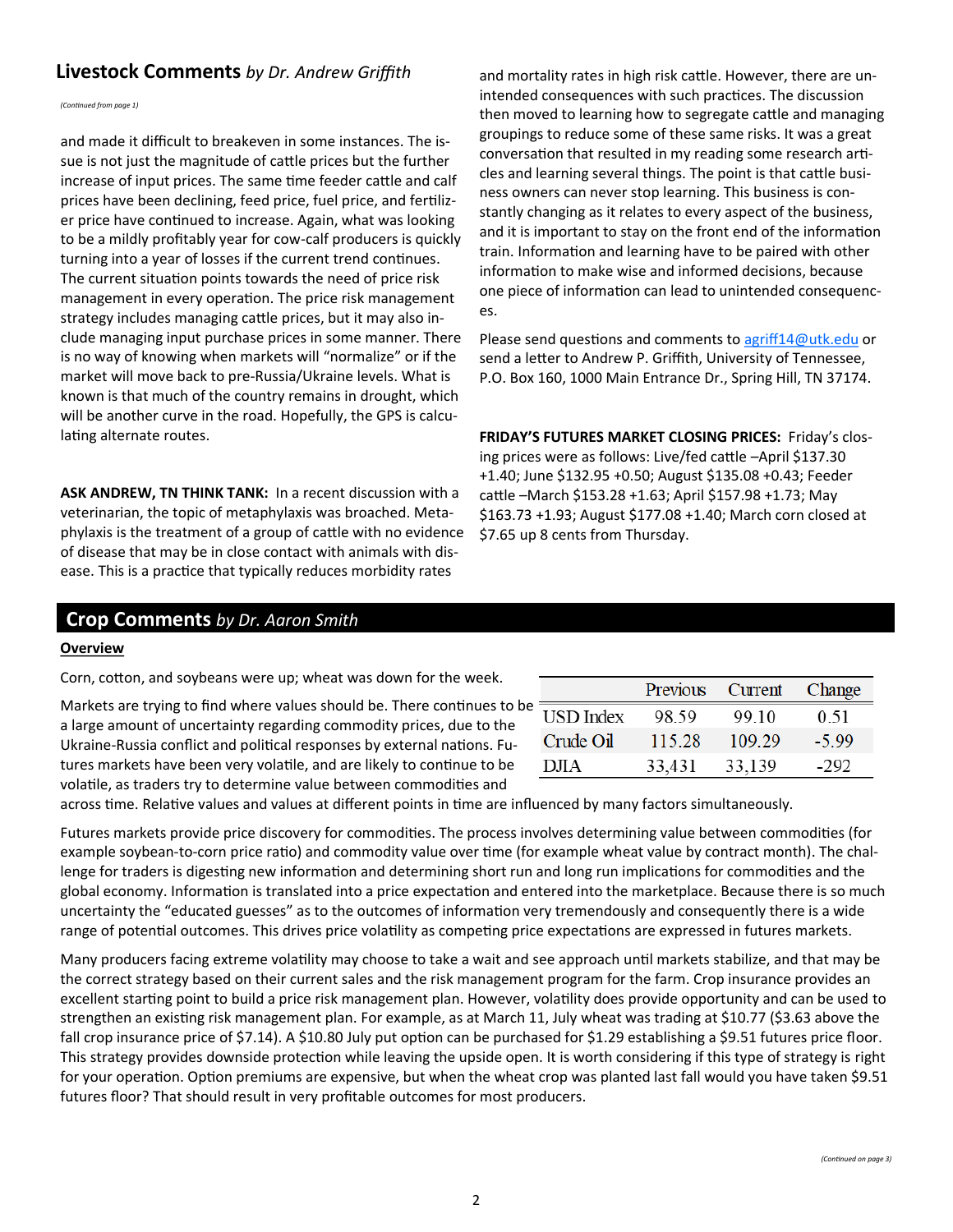# **Crop Comments** *by Dr. Aaron Smith*

#### **Corn**

Ethanol production for the week ending March 4 was 1.028 million barrels per day, up 31,000 from the previous week. Ethanol stocks were 25.271 million barrels, up 0.338 million compared to last week. Corn net sales reported by exporters for February 25-March 3, 2022, were up compared to last week with net sales of 84.4 million bushels for the 2021/22 marketing year –a marketing year high-- and 0.9 million bushels for the 2022/23 marketing year. Exports for the same period were up 14% from last week at 69.4 million bushels. Corn export sales and commitments were 79% of the USDA estimated total exports for the 2021/22 marketing year (September 1 to August 31) compared to the previous 5-year average of 78%. Across Tennessee, average corn basis (cash price-nearby futures price) strengthened at Mississippi River elevators and barge points and weakened at West, Northwest, West-Central, and North-Central elevators and barge points. Overall, basis for the week ranged from 20 under to 25 over, with an average of 1 under the May futures at elevators and barge points. May 2022 corn futures closed at \$7.62, up 8 cents since last Friday. For the week, May 2022 corn futures traded between \$7.28 and \$7.80. May/Jul and May/ Dec future spreads were -34 and -107 cents. July 2022 corn futures closed at \$7.28, up 7 cents since last Friday.



New crop cash prices at elevators and barge points ranged from \$6.01 to \$6.77. December 2022 corn futures closed at \$6.55, up 26 cents since last Friday. Downside price protection could be obtained by purchasing a \$6.60 December 2022 Put Option costing 75 cents establishing a \$5.85 futures floor.

#### **Soybeans**

Net sales reported by exporters were up compared to last week with net sales of 81.0 million bushels for the 2021/22 marketing year and 32.9 million bushes for the 2022/23 marketing year. Exports for the same period were up 11% compared to last week at 30.7 million bushels. Soybean export sales and commitments were 92% of the USDA estimated total annual exports for the 2021/22 marketing year (September 1 to August 31), compared to the previous 5-year average of 88%. Across Tennessee, average soybean basis weakened or remained unchanged at West, Northwest, West-Central, North-Central, Mississippi River elevators and barge points. Basis ranged from 22 under to 34 over, with an average basis of 9 over the May futures contract. May 2022 soybean futures closed at \$16.76, up 16 cents since last Friday. For the week, May 2022 soybean futures traded between \$16.49 and \$17.34. May/Jul and May/Nov future spreads were -25 and -185 cents. May 2022 soybean-to-corn price ratio was 2.20 at the end of the week. July 2022 soybean futures closed at \$16.51, up 18 cents since last Friday.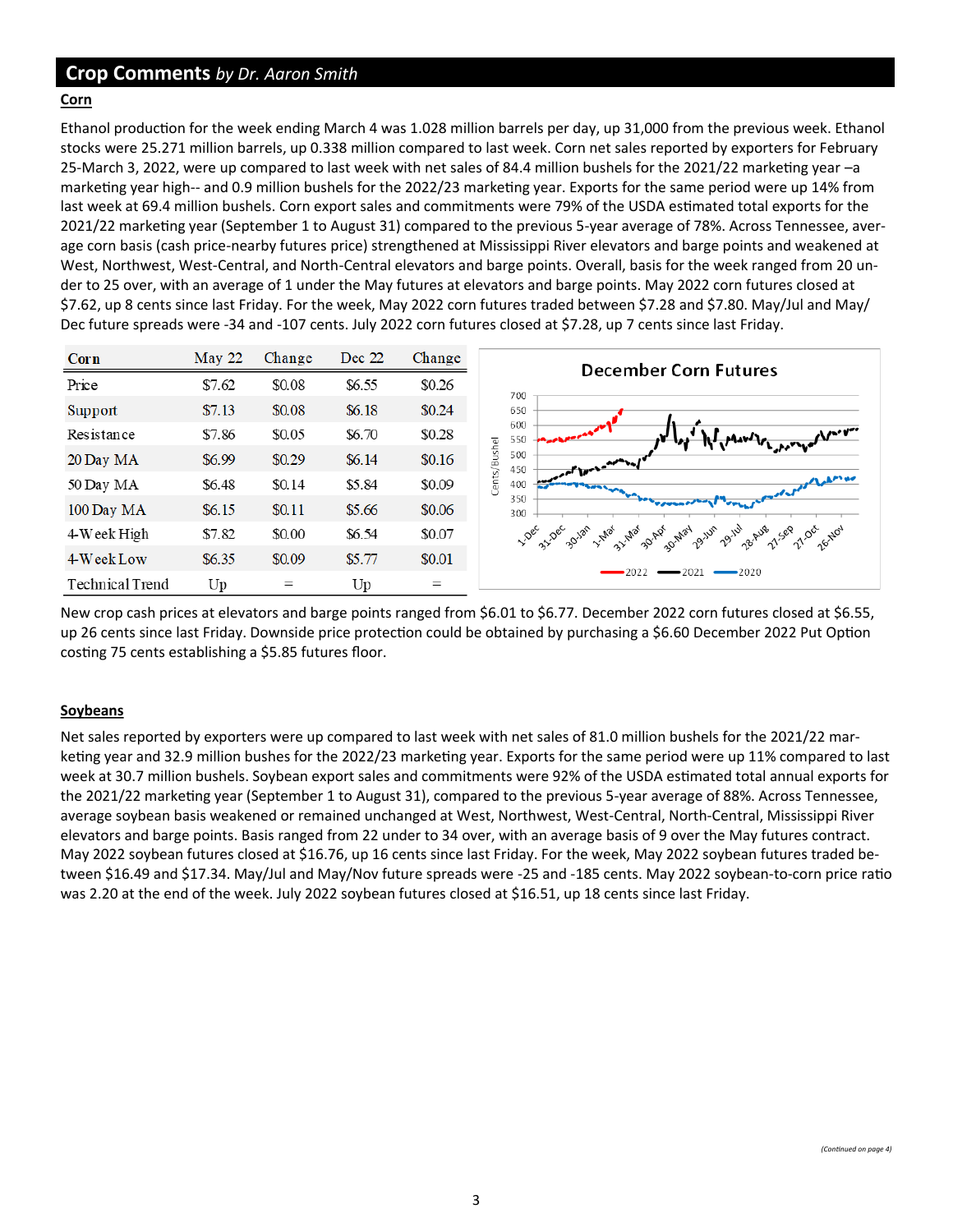## **Crop Comments** *by Dr. Aaron Smith*

| Soybeans        | May 22  | Change | <b>Nov 22</b> | Change |
|-----------------|---------|--------|---------------|--------|
| Price           | \$16.76 | \$0.16 | \$14.91       | \$0.41 |
| Support         | \$16.42 | \$0.35 | \$14.48       | \$0.50 |
| Resistance      | \$17.23 | \$0.08 | \$15.19       | \$0.26 |
| 20 Day MA       | \$16.37 | \$0.25 | \$14.58       | \$0.14 |
| 50 Day MA       | \$15.24 | \$0.31 | \$13.84       | \$0.20 |
| 100 Day MA      | \$14.01 | \$0.22 | \$13.12       | \$0.13 |
| 4-Week High     | \$17.59 | \$0.00 | \$15.55       | \$0.00 |
| 4-Week Low      | \$15.46 | \$0.00 | \$14.03       | \$0.03 |
| Technical Trend | Up      | $=$    | Up            | $=$    |

Nov/Dec 2022 soybean-to-corn price ratio was 2.28 at the end of the week. New crop cash soybean prices at elevators and barge points ranged from \$14.26 to \$15.22. November 2022 soybean futures closed at \$14.91, up 41 cents since last Friday. Downside price protection could be achieved by purchasing a \$15.00 November 2022 Put Option which would cost 129 cents and set a \$13.71 futures floor.

#### **Cotton**

Net sales reported by exporters were up compared to last week with net sales of 416,800 bales for the 2021/22 marketing year and 68,200 bales for the 2022/23 marketing year. Exports for the same period were down 9% compared to last week at 321,300 bales. Upland cotton export sales were 96% of the USDA estimated total annual exports for the 2021/22 marketing year (August 1 to July 31), compared to the previous 5-year average of 92%. Delta upland cotton spot price quotes for March 10 were 117.86 cents/lb (41-4-34) and 120.11 cents/lb (31-3-35). Adjusted world price decreased 1 cent to 111.71 cents. May 2022 cotton futures closed at 121.03 cents, up 4.61 cents since last Friday. For the week, May 2022 cotton futures traded between 115.37 and 121.73 cents. May/Jul and May/Dec cotton futures spreads were -4.24 cents and -16.79 cents. July 2022 cotton futures closed at 116.79 cents, up 3.68 cents since last Friday.



December 2022 cotton futures closed at 104.24 cents, up 3.59 cents since last Friday. Downside price protection could be obtained by purchasing a 105 cent December 2022 Put Option costing 11.85 cents establishing a 93.15 cent futures floor.

#### **Wheat**

Wheat net sales reported by exporters were down compared to last week with net sales of 13.0 million bushels for the 2021/22 marketing year and 2.3 million bushels for the 2022/23 marketing year. Exports for the same period were up 5% from last week at 14.1 million bushels. Wheat export sales were 86% of the USDA estimated total annual exports for the 2021/22 marketing year (June 1 to May 31), compared to the previous 5-year average of 96%. Wheat cash prices at elevators and barge points ranged from \$9.37 to \$11.44. May 2022 wheat futures closed at \$11.06, down 103 cents since last Friday. May 2022 wheat futures traded between \$10.43 and \$13.63 this week. May wheat-to-corn price ratio was 1.45. May/Jul and May/Sep future spreads were -29 and -62 cents.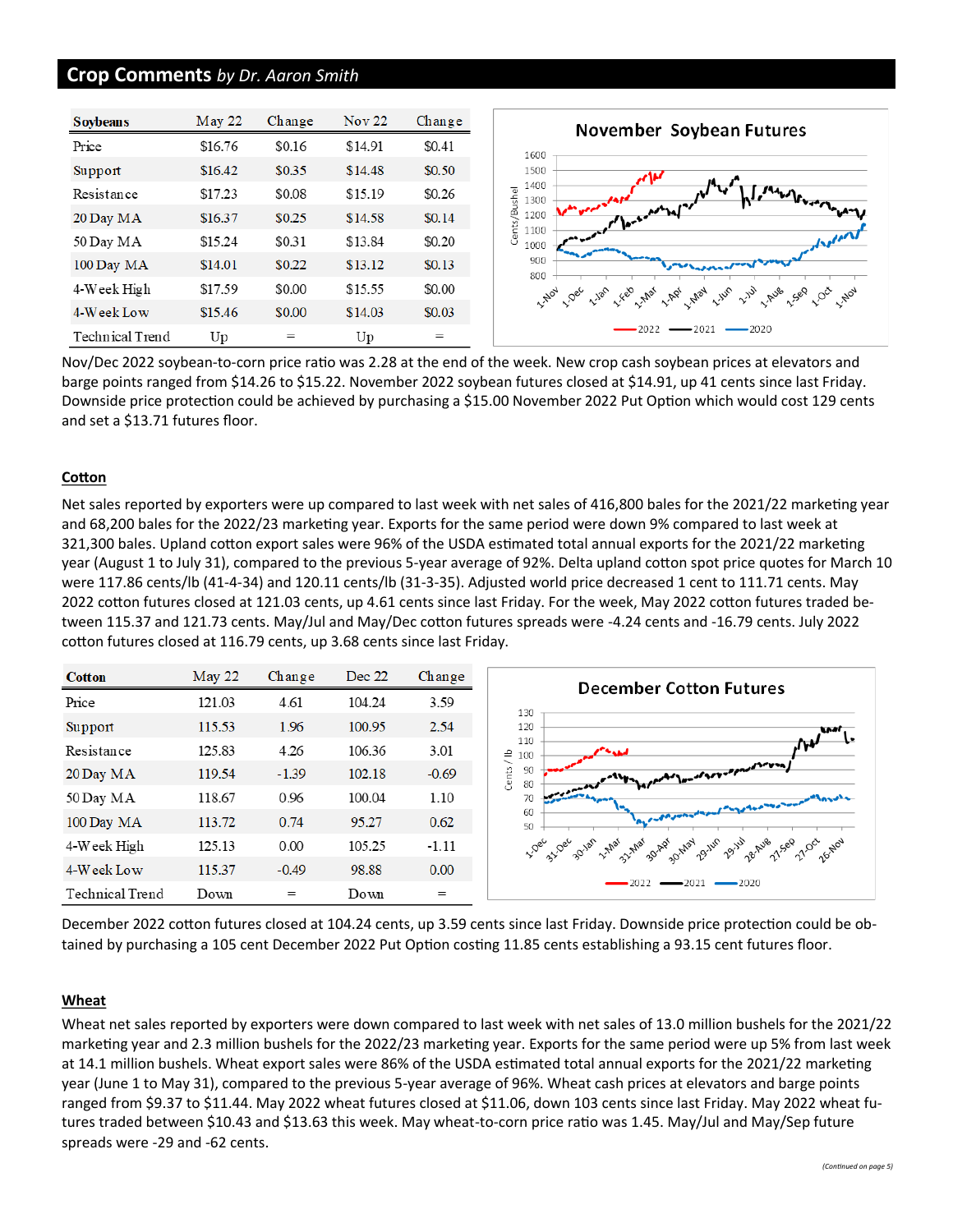### **Crop Comments** *by Dr. Aaron Smith*



New crop wheat cash prices at elevators and barge points ranged from \$8.70 to \$11.52. July 2022 wheat futures closed at \$10.77, down 98 cents since last Friday. Downside price protection could be obtained by purchasing a \$10.80 July 2022 Put Option costing 129 cents establishing a \$9.51 futures floor. September 2022 wheat futures closed at \$10.44, down 19 cents since last Friday.

#### **Additional Information:**

*Links for data presented*: U.S. Export Sales - [https://apps.fas.usda.gov/export](https://apps.fas.usda.gov/export-sales/esrd1.html)-sales/esrd1.html USDA FAS: Weekly Export Performance Indicator - <https://apps.fas.usda.gov/esrquery/esrpi.aspx> EIA: Weekly ethanol Plant Production - [https://www.eia.gov/dnav/pet/pet\\_pnp\\_wprode\\_s1\\_w.htm](https://www.eia.gov/dnav/pet/pet_pnp_wprode_s1_w.htm) EIA: Weekly Supply Estimates - [https://www.eia.gov/dnav/pet/pet\\_sum\\_sndw\\_a\\_EPOOXE\\_sae\\_mbbl\\_w.htm](https://www.eia.gov/dnav/pet/pet_sum_sndw_a_EPOOXE_sae_mbbl_w.htm) Upland Cotton Reports - [https://www.fsa.usda.gov/FSA/epasReports?area=home&subject=ecpa&topic=fta](https://www.fsa.usda.gov/FSA/epasReports?area=home&subject=ecpa&topic=fta-uc)-uc Tennessee Crop Progress - [https://www.nass.usda.gov/Statistics\\_by\\_State/Tennessee/Publications/](https://www.nass.usda.gov/Statistics_by_State/Tennessee/Publications/Crop_Progress_&_Condition/) [Crop\\_Progress\\_&\\_Condition/](https://www.nass.usda.gov/Statistics_by_State/Tennessee/Publications/Crop_Progress_&_Condition/) U.S. Crop Progress - <http://usda.mannlib.cornell.edu/MannUsda/viewDocumentInfo.do?documentID=1048> USDA AMS: Market News - [https://www.ams.usda.gov/market](https://www.ams.usda.gov/market-news/search-market-news)-news/search-market-news

If you would like further information or clarification on topics discussed in the crop comments section or would like to be added to our free email list please contact me at aaron.smith@utk.edu.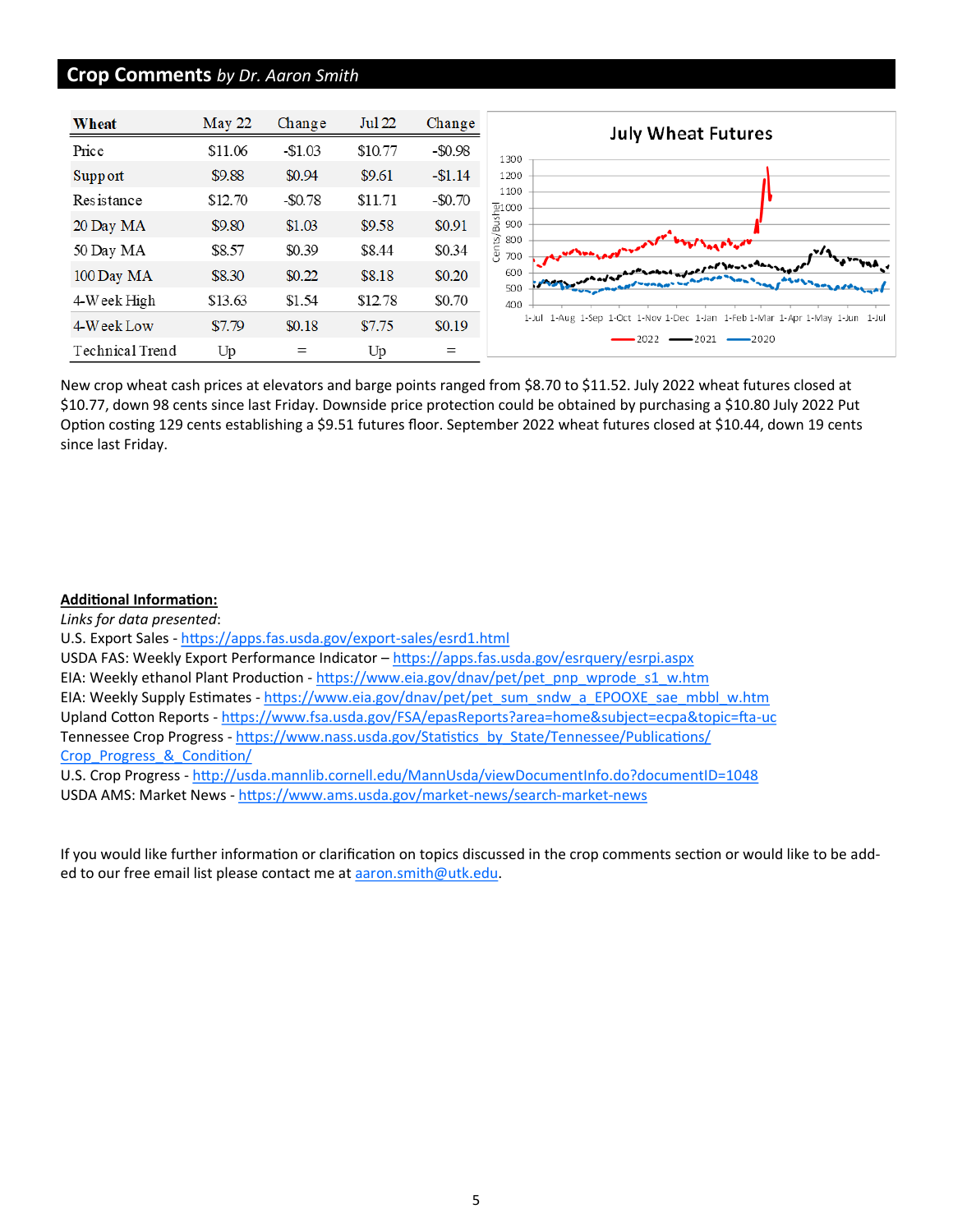| <b>Prices Paid to Farmers by Elevators</b> |                                                  |               |               |               |               |  |  |  |
|--------------------------------------------|--------------------------------------------------|---------------|---------------|---------------|---------------|--|--|--|
|                                            | Friday, March 4, 2022---Thursday, March 10, 2022 |               |               |               |               |  |  |  |
|                                            | Friday                                           | Thursday      |               |               |               |  |  |  |
|                                            | Average                                          | Average       | Average       | Average       | Average       |  |  |  |
| No. 2 Yellow Soybeans                      | \$/bushel---                                     |               |               |               |               |  |  |  |
| <b>Northwest</b>                           | 16.46                                            | 16.42         | 16.68         | 16.53         | 16.68         |  |  |  |
| <b>North Central</b>                       | 16.66                                            | 16.65         | 16.95         | 16.77         | 16.91         |  |  |  |
| <b>West Central</b>                        | 16.66                                            | 16.60         | 16.90         | 16.72         | 16.86         |  |  |  |
| West                                       | 17.03                                            | 16.90         | 17.20         | 17.05         | 17.20         |  |  |  |
| Mississippi River                          | 16.87                                            | 16.83         | 17.12         | 16.97         | 17.09         |  |  |  |
| <b>Yellow Corn</b>                         |                                                  |               |               |               |               |  |  |  |
| Northwest                                  | 7.53                                             | 7.32          | 7.34          | 7.14          | 7.36          |  |  |  |
| <b>North Central</b>                       | 7.39                                             | 7.36          | 7.38          | 7.13          | 7.36          |  |  |  |
| <b>West Central</b>                        | 7.69                                             | 7.56          | 7.53          | 7.33          | 7.56          |  |  |  |
| West                                       | 7.98                                             | 7.73          | 7.76          | 7.56          | 7.81          |  |  |  |
| Mississippi River                          | 7.59                                             | 7.61          | 7.61          | 7.47          | 7.66          |  |  |  |
| Wheat                                      |                                                  |               |               |               |               |  |  |  |
| Northwest                                  |                                                  |               |               |               |               |  |  |  |
| <b>North Central</b>                       | 10.59                                            | 11.44         | 11.37         | 10.52         | 9.37          |  |  |  |
| West                                       |                                                  |               |               |               |               |  |  |  |
| Mississippi River                          |                                                  |               |               |               |               |  |  |  |
| Cotton                                     | \$/pound-                                        |               |               |               |               |  |  |  |
| Memphis                                    | 117.42-119.67                                    | 117.94-120.19 | 118.97-121.22 | 118.47-120.72 | 117.86-120.11 |  |  |  |







# **Futures Settlement Prices: Crops & Livestock**

Corn: [https://www.cmegroup.com/trading/agricultural/grain](https://www.cmegroup.com/trading/agricultural/grain-and-oilseed/corn.html)-and-oilseed/corn.html Soybeans: [https://www.cmegroup.com/trading/agricultural/grain](https://www.cmegroup.com/trading/agricultural/grain-and-oilseed/soybean.html)-and-oilseed/soybean.html Wheat: [https://www.cmegroup.com/trading/agricultural/grain](https://www.cmegroup.com/trading/agricultural/grain-and-oilseed/wheat.html)-and-oilseed/wheat.html Soybean Meal: [https://www.cmegroup.com/trading/agricultural/grain](https://www.cmegroup.com/trading/agricultural/grain-and-oilseed/soybean-meal.html)-and-oilseed/soybean-meal.html Cotton: [https://www.theice.com/products/254/Cotton](https://www.theice.com/products/254/Cotton-No-2-Futures/data?marketId=5352193)-No-2-Futures/data?marketId=5352193 Live Cattle: [https://www.cmegroup.com/trading/agricultural/livestock/live](https://www.cmegroup.com/trading/agricultural/livestock/live-cattle.html)-cattle.html Feeder Cattle: [https://www.cmegroup.com/trading/agricultural/livestock/feeder](https://www.cmegroup.com/trading/agricultural/livestock/feeder-cattle.html)-cattle.html Lean Hogs: [https://www.cmegroup.com/trading/agricultural/livestock/lean](https://www.cmegroup.com/trading/agricultural/livestock/lean-hogs.html)-hogs.html Class III Milk: [https://www.cmegroup.com/trading/agricultural/dairy/class](https://www.cmegroup.com/trading/agricultural/dairy/class-iii-milk.html)-iii-milk.html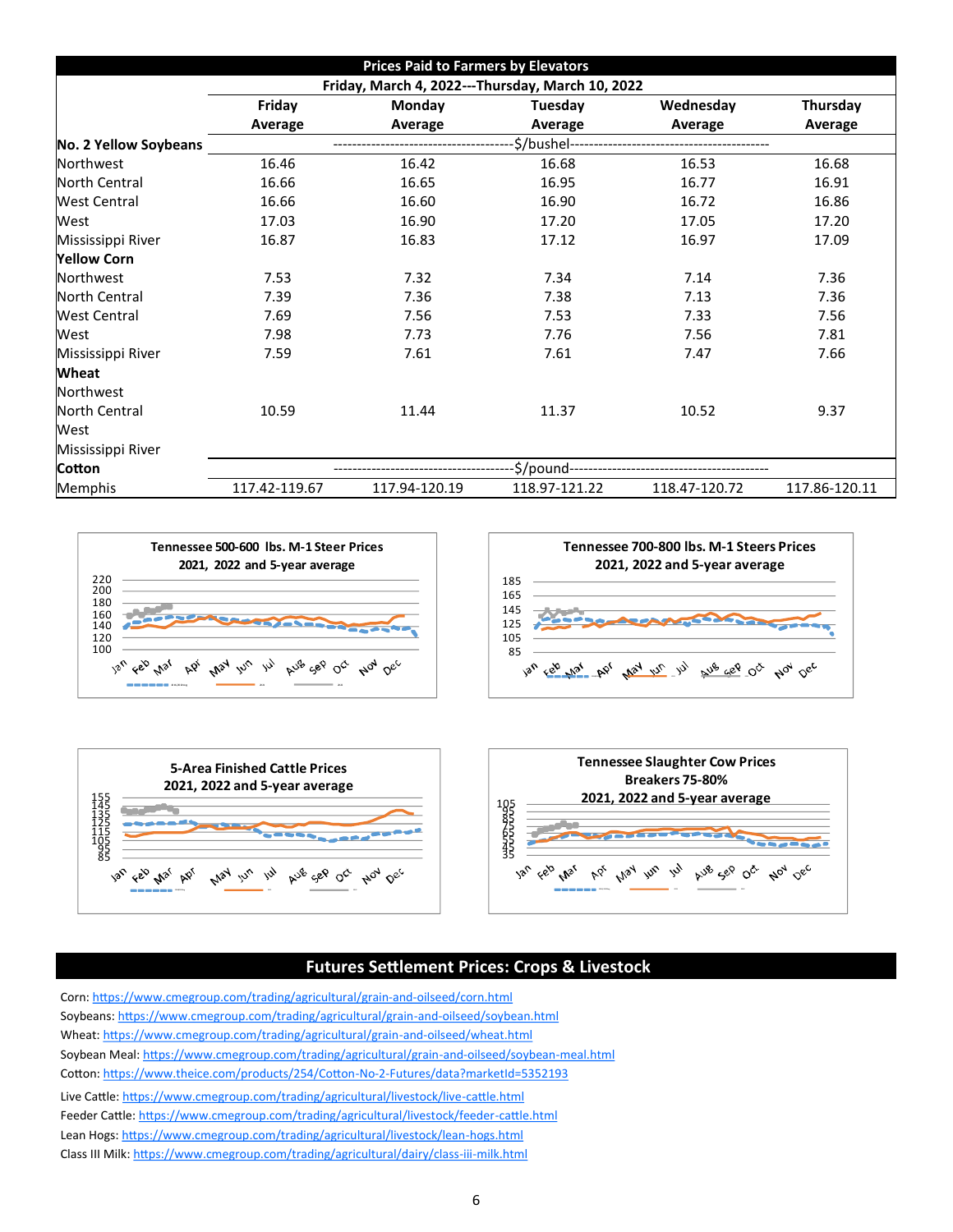|                                  | Prices on Tennessee Reported Livestock Auctions for the week ending Monday, March 7, 2022 |        |                  |                  |                  |  |
|----------------------------------|-------------------------------------------------------------------------------------------|--------|------------------|------------------|------------------|--|
|                                  | This Week                                                                                 |        |                  | Last Week's      | Year Ago         |  |
|                                  | Low                                                                                       | High   | Weighted Average | Weighted Average | Weighted Average |  |
|                                  |                                                                                           |        |                  |                  |                  |  |
| Steers: Medium/Large Frame #1-2  |                                                                                           |        |                  |                  |                  |  |
| 300-400 lbs                      | 181.00                                                                                    | 224.00 | 203.12           | 199.60           | 170.88           |  |
| 400-500 lbs                      | 155.00                                                                                    | 204.00 | 186.12           | 186.94           | 168.08           |  |
| 500-600 lbs                      | 145.00                                                                                    | 198.00 | 171.11           | 171.77           | 147.35           |  |
| 600-700 lbs                      | 135.00                                                                                    | 178.00 | 154.15           | 154.61           | 133.51           |  |
| 700-800 lbs                      | 130.00                                                                                    | 156.00 | 144.22           | 140.20           | 121.46           |  |
| Steers: Small Frame #1-2         |                                                                                           |        |                  |                  |                  |  |
| 300-400 lbs                      | 152.50                                                                                    | 195.00 | 171.77           | 175.92           | 154.20           |  |
| 400-500 lbs                      | 147.50                                                                                    | 180.00 | 165.18           | 174.07           | 137.09           |  |
| 500-600 lbs                      | $---$                                                                                     | $---$  | ---              | ---              | 123.99           |  |
| 600-700 lbs                      |                                                                                           |        | ---              |                  |                  |  |
| Steers: Medium/Large Frame #3    |                                                                                           |        |                  |                  |                  |  |
| 300-400 lbs                      | 150.00                                                                                    | 204.00 | 175.57           | 175.63           | 151.06           |  |
| 400-500 lbs                      | 137.50                                                                                    | 180.00 | 159.55           | 172.21           | 139.14           |  |
| 500-600 lbs                      | 135.00                                                                                    | 174.00 | 155.87           | 155.06           | 130.51           |  |
| 600-700 lbs                      | 130.00                                                                                    | 148.00 | 137.23           | 141.07           | 119.84           |  |
| 700-800 lbs                      | $---$                                                                                     |        | ---              | 132.07           | 111.30           |  |
| <b>Holstein Steers</b>           |                                                                                           |        |                  |                  |                  |  |
| 300-400 lbs                      | ---                                                                                       |        | ---              | ---              | 78.63            |  |
| 500-600 lbs                      |                                                                                           |        |                  | ---              |                  |  |
| 700-800 lbs                      | ---                                                                                       | ---    | ---              | $---$            |                  |  |
| Slaughter Cows & Bulls           |                                                                                           |        |                  |                  |                  |  |
| Breakers 75-80%                  | 65.00                                                                                     | 86.00  | 76.76            | 74.74            | 61.61            |  |
| Boners 80-85%                    | 60.00                                                                                     | 88.50  | 75.03            | 71.55            | 62.33            |  |
| Lean 85-90%                      | 51.00                                                                                     | 78.00  | 64.94            | 60.13            | 52.37            |  |
| Bulls YG 1                       | 84.00                                                                                     | 118.00 | 100.84           | 97.74            | 91.27            |  |
| Heifers: Medium/Large Frame #1-2 |                                                                                           |        |                  |                  |                  |  |
| 300-400 lbs                      | 142.00                                                                                    | 180.00 | 163.57           | 160.42           | 140.06           |  |
| 400-500 lbs                      | 138.00                                                                                    | 170.00 | 154.67           | 152.82           | 137.19           |  |
| 500-600 lbs                      | 129.00                                                                                    | 156.50 | 145.44           | 143.97           | 127.36           |  |
| 600-700 lbs                      | 113.00                                                                                    | 145.00 | 135.36           | 133.64           | 114.86           |  |
| Heifers: Small Frame #1-2        |                                                                                           |        |                  |                  |                  |  |
| 300-400 lbs                      | 135.00                                                                                    | 150.00 | 144.17           | 145.67           |                  |  |
| 400-500 lbs                      | 126.00                                                                                    | 145.00 | 136.02           | 141.59           | 115.00           |  |
| 500-600 lbs                      | 119.00                                                                                    | 139.00 | 130.34           | 127.50           | 116.04           |  |
| 600-700 lbs                      | 122.50                                                                                    | 125.00 | 123.74           | ---              | 108.26           |  |
| Heifers: Medium/Large Frame #2-3 |                                                                                           |        |                  |                  |                  |  |
| 300-400 lbs                      | 127.50                                                                                    | 161.00 | 144.52           | 145.65           | 128.77           |  |
| 400-500 lbs                      | 127.50                                                                                    | 152.50 | 141.88           | 142.39           | 122.67           |  |
| 500-600 lbs                      | 119.00                                                                                    | 143.00 | 132.34           | 134.85           | 114.15           |  |
| 600-700 lbs                      | 115.00                                                                                    | 130.00 | 125.75           | 123.74           | 106.19           |  |

Cattle Receipts This week:6,311 Week ago:5,536 Year ago:9,715